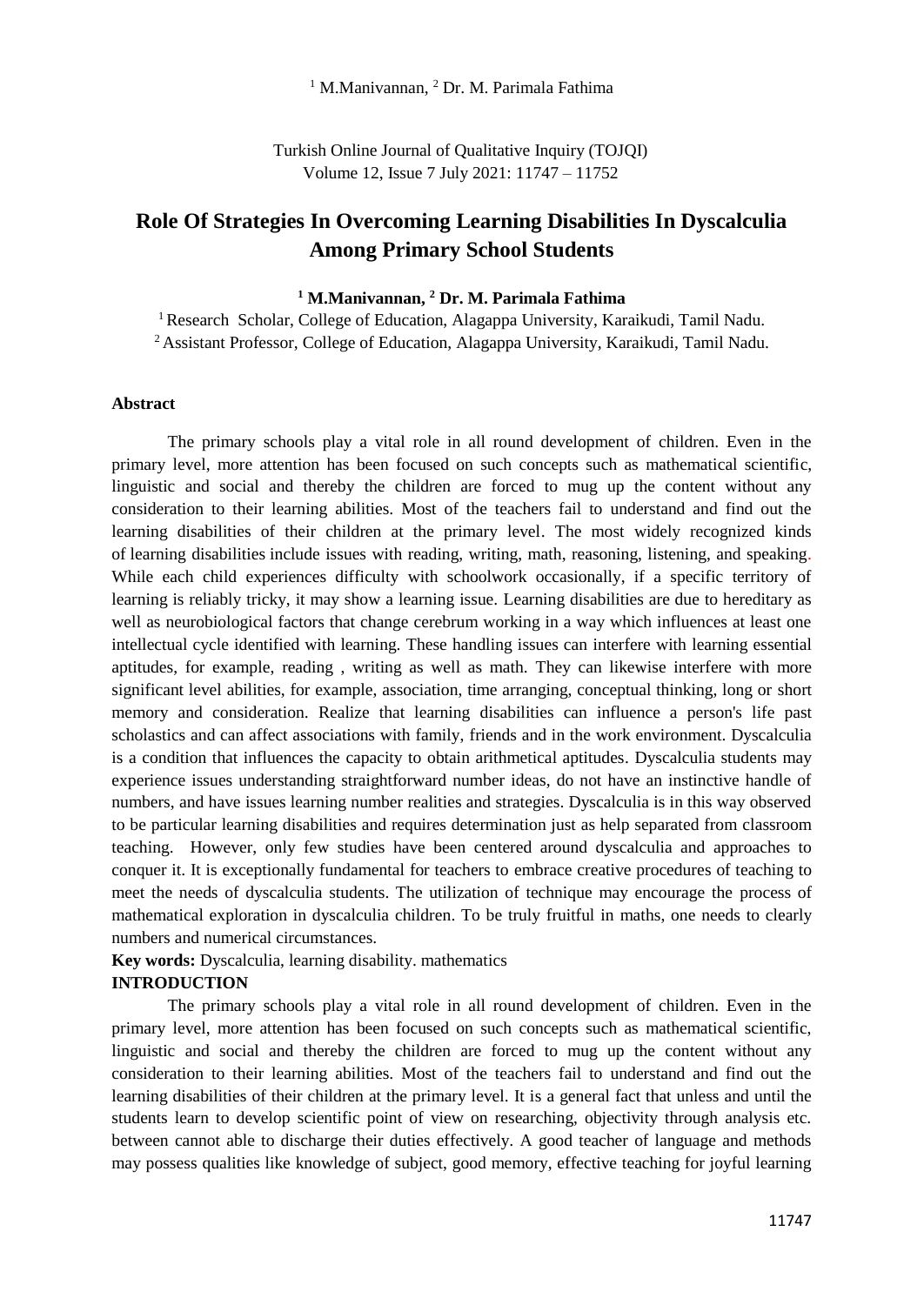## Role Of Strategies In Overcoming Learning Disabilities In Dyscalculia Among Primary School Students

of the students etc. Learning by doing, learning by experience may help the children to develop their comprehension skill so as to apply what they have learned in day to day life. On the other hand learning disability is disorder that affects the manner in which individuals with average or above average intelligent select, retains and expresses information. The effectiveness of strategies paves the way for enhancing the learning among the students of dyscalculia. Strategies play a vital role for the student's academic achievement in reading and mathematical calculations, especially for students with learning disabilities. Learning disabilities refers to critical learning issues in a academic area. It describes a group of disorders characterized by inadequate development of specific academic, language (Reading, writing) and maths. Students who can't peruse and read and write maths can be called learning disabled students

#### **LEARNING DISABILITIES**

The most widely recognized kinds of learning disabilities include issues with reading, writing, math, reasoning, listening, and speaking. While each child experiences difficulty with schoolwork occasionally, if a specific territory of learning is reliably tricky, it may show a learning issue. Learning disabilities are due to hereditary as well as neurobiological factors that change cerebrum working in a way which influences at least one intellectual cycle identified with learning. These handling issues can interfere with learning essential aptitudes, for example, reading , writing as well as math. They can likewise interfere with more significant level abilities, for example, association, time arranging, conceptual thinking, long or short memory and consideration. Realize that learning disabilities can influence a person's life past scholastics and can affect associations with family, friends and in the work environment.

#### **DISABILITIES IN MATHEMATICS**

There is no single maths disability. Actually, maths disabilities are as shifted and intricate as those related with perusing. Moreover, there are some arithmetic disabilities which can exist independent of an understanding disability and others which don't. One kind of learning disability influencing maths can come from a person's trouble preparing language, another may be identified with visual spatial disarray, while one more could incorporate difficulty holding math realities and keeping systems in the correct request. While amazingly uncommon, there are a few students who can't effectively look at the lengths of two sticks and other people who have basically no capacity to appraise. At last, a few people experience emotional blocks so overpowering as to block their capacity to think dependably and obviously while endeavoring math, and these students are disabled, too.

According Ginsburg and Baroody have distinguished the underlying, natural phases of maths learning as the "casual" stage. A little youngster learns the language of greatness (more, less; greater, smaller) and equality (same) at home, well before schooling begins. In much the same way a child learns to chant the alphabet before knowing how to use it, children learn the counting sequence. This grouping is a sort of melody, they find, and it must go in a specific request.

Mathematics learning disabilities don't regularly happen with clarity and effortlessness. Rather, they can be blends of troubles which may incorporate language handling issues, visual spatial disarray, memory and succession challenges, as well as curiously high tension. With the mindfulness that number related comprehension is effectively developed by every student, we can intercede in this cycle to advocate for or furnish involvement in manipulative, time for investigation, conversation where the "right" answer is immaterial, cautious and precise language, access to helpful technologies, and understanding and support.

#### **MEANING OF DYSCALCULIA**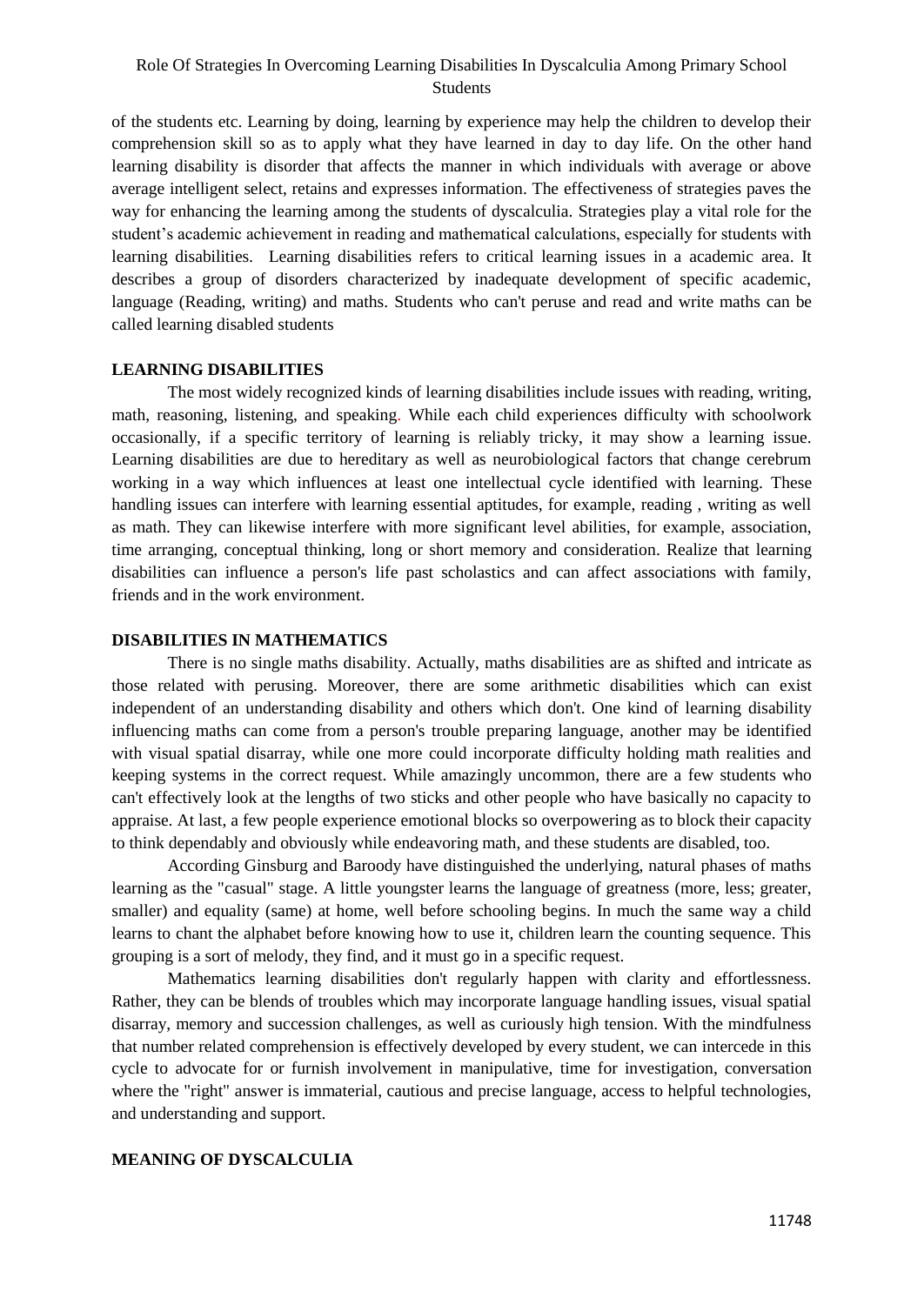Dyscalculia is a condition that influences the capacity to gain arithmetical aptitudes. Dyscalculia students may experience issues understanding straightforward number ideas, come up short on an instinctive handle of numbers, and have issues learning number realities and strategies. Regardless of whether they produce a right answer or utilize a right technique, they may do so precisely and without certainty. Dyscalculia is a particular and determined trouble in understanding numbers which can lead to a diverse range of difficulties with mathematics. It will be unforeseen according to age, level of training and experience and happens over all ages and capacities.

Maths difficulties are best idea of as a continuum, not a particular class, and they have numerous causal elements. Dyscalculia falls toward one side of the range and will be recognizable from different maths issues because of the seriousness of challenges with number sense, including subitising, symbolic and non-symbolic magnitude comparison, and requesting. It can happen independently yet regularly co-happens with other explicit learning troubles, maths fear and medical condition. (P Jarrett 2019)

#### **DEVELOPMENTAL DYSCALCULIA SYMPTOMS**

- High levels of maths tension
- Cannot subitise (the ability to recognize groups of 3/4 without formal mathematical processing
- Cannot check dependably
- Does not associate number words with their symbols. For example, they do not associate the word 'eight' with the symbol '8'
- Reliance on 'counting-on' strategies: using fingers rather than mental maths strategies
- Writing number digits the incorrect route round reliably
- Difficulty with assessing
- Difficulty setting numbers on a number line. For example, can't distinguish that the number 8 should go between 5 and 10 on a number line
- Inability to tell which of two numbers is bigger
- Cant apply applying  $+$  and  $-$  signs
- Difficulty working with a pattern
- Confusing signs  $+$ ,  $-$ ,  $x$ ,  $\div$
- Confusing or not understanding numerical vocabulary
- Difficulty with times tables and mental math
- Difficulty with regular undertakings such as checking change
- Difficulty with understanding tickers

#### **STRATEGIES FOR MANAGING DYSCALCULIA**

The following strategies for managing dyscalculia

# **1. Talk or Write Out a Problem**

For the dyscalculia children, math ideas are just modified works, and numbers mere marks on a page. Talking through an issue or writing it in sentence structure can help with seeing connections between the components. In any event, rehashing word problems in another way can help with arranging data and seeing solutions.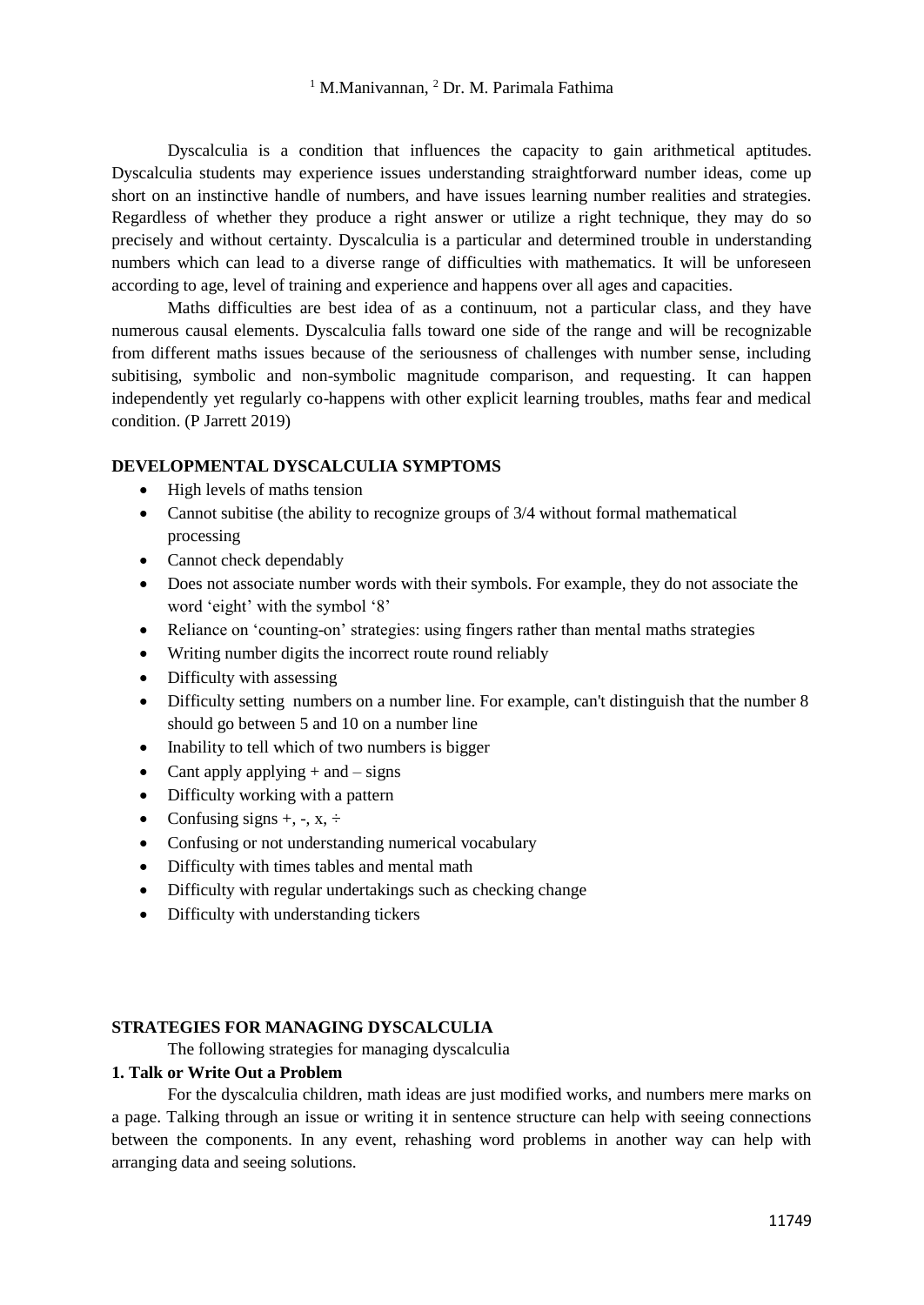# Role Of Strategies In Overcoming Learning Disabilities In Dyscalculia Among Primary School **Students**

## 2. Draw the Problem

Drawing the issue can likewise assist visual students with seeing connections and get ideas. students can "draw through" the issue with pictures that reflect their understanding of the issue and show approaches to explain it.

## **3. Separate Tasks into Subsets**

Dyscalculia students can without much of a stretch get overpowered by an unpredictable issue or idea, particularly in the event that it expands on prior knowledge which they might not have held. Isolating an issue into its segment parts and working through them each in turn can enable students to center, see connection and avoid over-burden.

## **4. Use "Reality" Cues and Physical Objects**

Relating math to the reasonable items of everyday life can help dyscalculia students sort out ideas and see the connections between numbers. Props like estimating cups, rulers and countable objects that students can control can make math ideas less theoretical.

## **5. Review Often**

Since dyscalculia students battle to hold math-related information, it turns out to be difficult to master new abilities that expand on previous lessons. Short, frequent review meetings consistently, if important help keep information new and relevant to the following new undertaking. Making written or drawn references, such as cards or outlines can help with speedy surveys.

## **OBJECTIVES OF THE STUDY**

- 1. To identify the level of disabilities such as dyscalculia among primary school children
- 2. To find out the effectiveness of strategies to overcome the learning disabilities among primary school children
- 3. To find out the significant difference if any between the pre and post assessment of the dyscalculia of primary school children
- 4. To find out the correlation relationship between pre and post assessment of the dyscalculia of primary school children

## **METHODOLOGY**

## **Research Method**

The research has used experimental method used in this study

## **Sample**

A sample of 15 students was selected for this study. The sample consist of students of V standard in Karaikudi block, Sivagangai district ,Tamilnadu

## **Tools**

Questionnaire for Pre Test and Post Test

## **HYPOTHESIS TESTING**

#### **Table 1.**

## **The level of disabilities such as Dyscalculia among Primary School Children**

| <b>Students</b>    | <b>Pre test</b> | Post test |
|--------------------|-----------------|-----------|
| <b>Dyscalculia</b> | 32%             | 58%       |

The table (1) shows that the percentage scores of post test (58%) is greater than the pre test (32%) dyscalculia students. It is found that strategy helps dyscalculia more in their learning achievement.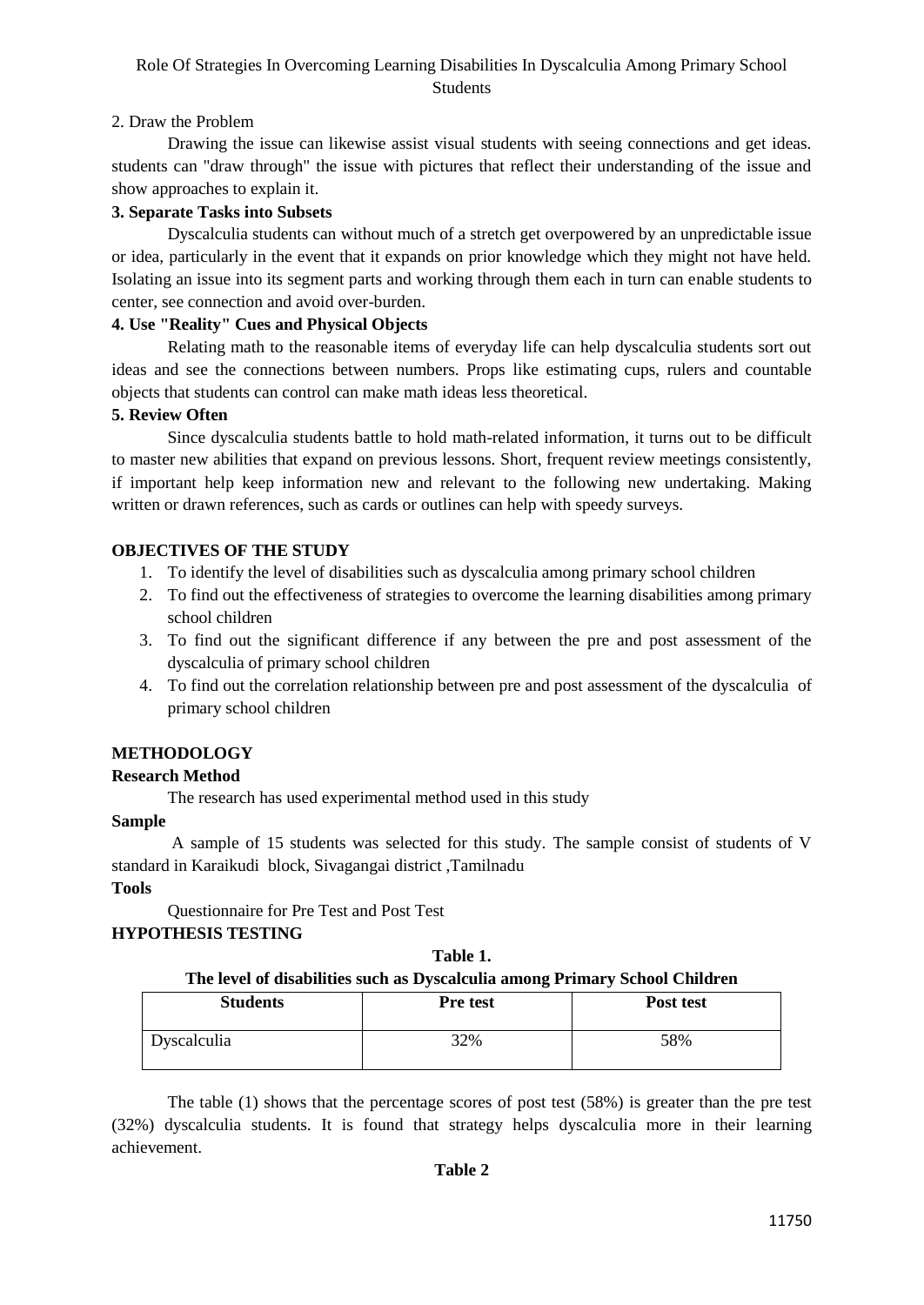# <sup>1</sup> M.Manivannan, <sup>2</sup> Dr. M. Parimala Fathima

| <b>Dyscalculia</b> |    | <b>Mean</b> | <b>SD</b> | 't'  | Level of<br>significance |  |
|--------------------|----|-------------|-----------|------|--------------------------|--|
| Pre test           | 15 | 15.02       | 1.37      |      |                          |  |
| Post test          | 15 | 30.16       | 4.45      | 8.42 | S                        |  |

**There is no significant difference between the pre test and post test of the Dyscalculia of Primary School Children**

It is inferred that the table shows that the mean scores of pre test and post test of dyscalculia students. The post test achievement mean score (30.16) is found to be greater than the pre test achievement mean score (15.02). The calculated t value is greater than the table value at 5% level. Hence the hypothesis is rejected. It is concluded that there is significant difference between the pre and post test of Dyscalculia of Primary School Children.

## **Table 3 There is no significant relationship between pre test and post test of the Dyscalculia of Primary School Children**

| <b>Dyscalculia</b> |      | Level of significance |
|--------------------|------|-----------------------|
| Pre test           | 0.32 |                       |
| Post test          |      |                       |

Significant at 0.01 level

From the above table, it is observed that the "r" value between post test score and pre test score (0.32). The calculated 'r' value is greater than the table value. It is concluded that there is significance relationship between pre and post test of the Dyscalculia of Primary School Children

## **FINDINGS**

- 1. The level of percentage scores of pre test (32%) and post test (58%) dyscalculia students. It is found that strategy helps dyscalculia more in their learning achievement.
- 2. The post test achievement mean score (30.16) is found to be greater than the pre test achievement mean score (15.02). The calculated t value is greater than the table value at 5% level It is concluded that there is significant difference between the pre and post test of dyscalculia of Primary School Children.
- **3.** The calculated 'r' value is greater than the table value. It is concluded that there is significance relationship between pre and post assessment of the dyscalculia of Primary School Children

## **CONCLUSION**

Dyscalculia is in this way observed to be particular learning disabilities and requires determination just as help separated from classroom teaching. However, only few studies have been centered around dyscalculia and approaches to conquer it. It is exceptionally fundamental for teachers to embrace creative procedures of teaching to meet the needs of dyscalculia students. The utilization of technique may encourage the process of mathematical exploration in dyscalculia children. To be truly fruitful in maths, one needs to clearly numbers and numerical circumstances.